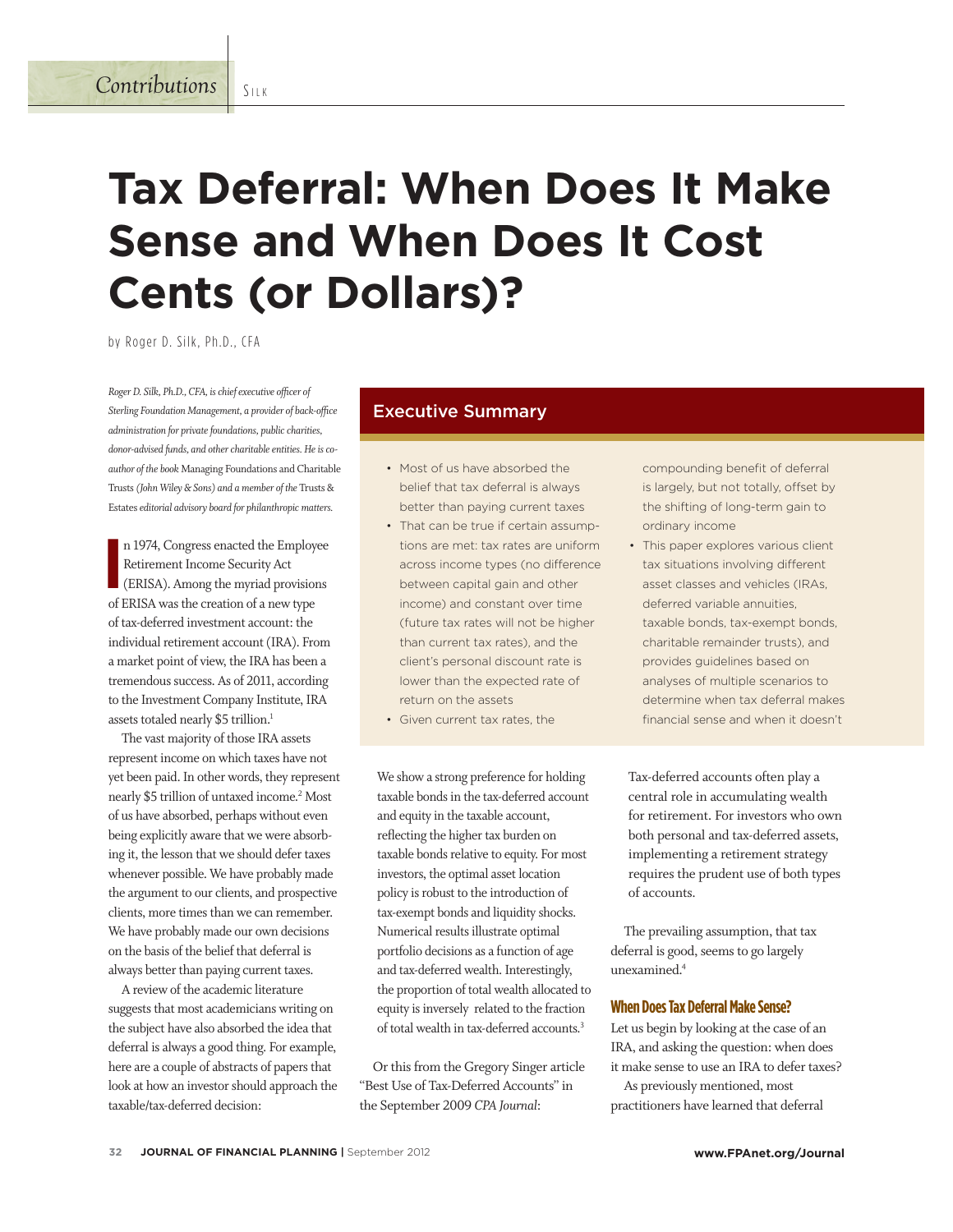always makes sense. That can be true if certain assumptions are met. Among these are the assumption that tax rates are uniform across income types (no difference between capital gain and other income) and constant over time (future tax rates will not be higher than current tax rates), and the assumption that the client's personal discount rate is lower than the expected rate of return on the assets.

Today's IRAs violate at least one of these major assumptions. Under current law, any increase in the value of an IRA, regardless of source, will be taxed at ordinary income rates when the money is withdrawn from the IRA. Today, with the top ordinary rate at 35 percent (federal) and the top capital gains and dividend tax rate at 15 percent, it is far from obvious that deferral makes sense, if deferral converts long-term capital gain or dividend income into ordinary income.

Given current tax rates, the compounding benefit of deferral is largely, but not totally, offset by the shifting of long-term gain to ordinary income.

For example, consider a lump sum of \$100,000, on which a taxpayer has two alternatives. First, call it Scenario A, he can pay tax today, at 35 percent, and invest the net proceeds in a portfolio of growth stocks that will grow at 5 percent a year compounded, and eventually produce long-term capital gain when sold. Second, call it Scenario B, he can put the entire pretax sum in a tax-deferred retirement plan, such as an IRA.<sup>5</sup> Let's also assume an average return of 5 percent a year. If tax rates don't change, after 30 years, when he sells his stocks under Scenario A, he will net, after paying long-term capital gain tax at 15 percent, \$237,000. Under Scenario B, when he withdraws the entire balance from his IRA and pays ordinary tax at 35 percent, he will net \$267,000.

Under this scenario, as we all expect, deferral is better. With the IRA, he ends up with 12 percent more.

The IRA is indeed better, but not by very much. Probably not by nearly so

much as we might have expected.

**E!ect of Costs.** In the real world, IRAs tend to be quite inexpensive to administer. A typical annual administration fee with a brokerage or mutual fund company might be only \$25 or so. A small fee like that can be ignored.

But other types of plans, particularly some Keogh plans and small corporate plans, which allow higher contribution limits, may have significant administrative costs. Even a relatively small plan can easily incur annual expenses of a few thousand dollars. That doesn't sound like much, but it can add up and make a real difference over time.

For example, if we take the same facts as our first example, except that we say that the pension plan incurs just a \$500 administrative expense each year, that completely wipes out the advantage of the tax deferral.<sup>6</sup>

The same would be the case for a \$500,000 plan (today's value) that incurs an average annual administrative expense of \$2,500.7

**Potential for Changed Tax Rates in the Future.** Deferral when rates are very high makes sense, almost no matter what, provided that rates don't go any higher.

If you think tax rates are likely to be higher in the future, new deferrals into retirement or similar plans are probably hard to justify purely on the basis of maximizing ultimate net after-tax dollars. For example, consider a current income of \$100,000 that offers the choice of tax now at ordinary rates, or tax-deferred growth with ordinary tax in the future. This is, in fact, the decision that faces anyone with \$100,000 in an existing IRA, if they are able to withdraw it penalty-free.

There are two scenarios. Scenario C is take the \$100,000 now, pay tax at the current 35 percent ordinary tax rate, and invest the remaining \$65,000 into a portfolio of non-dividend-paying growth stocks. Upon sale, the capital gain will be taxed at the assumed then-current rate of 23.8 percent.<sup>8</sup> Scenario D is to leave

the \$100,000 in a tax-deferred account to grow at the same rate. When the funds are withdrawn from the tax-deferred account, they will be taxed at the assumed then-current ordinary income tax rate of 43.8 percent.<sup>9</sup> Under these particular assumptions of increasing tax rates in the future (which are based on existing law), deferral is worse than paying taxes now for 18 years. Deferral finally noses ahead in the 19th year.

**Non-Tax Considerations.** Taxes are not the only consideration facing a client or an adviser pondering deferral. There are also non-tax considerations that may be quite important. These non-tax factors tend to be hard or impossible to model. However, understanding the tax consequences may be useful for a client struggling with a decision involving non-tax factors.

For example, retirement plans may have important non-tax benefits such as forced saving, creditor protection, feeling virtuous, or peace of mind.

There may also be non-tax costs. Among these might be limited access to funds, limited or no ability to borrow against the funds or use them in a business, and in some types of plans potential ERISA liability.

#### **Guidelines**

The above analysis allows us to develop some guidelines or rules.

**RULE 1.** If the client has the opportunity to defer ordinary income, deferral probably makes sense if the client is comfortable that tax rates will not rise significantly in the future, or if the client expects to be in a tax bracket in the future not significantly higher than the current bracket.<sup>10</sup>

**RULE 2.** If a taxpayer is in a highincome-tax state, such as New York or California, deferral probably makes sense if there is any reasonable possibility that the eventual withdrawals will be made when he is no longer a resident of the high-tax state. State income taxes are a major factor in the ongoing exodus of high earners from high-tax states like New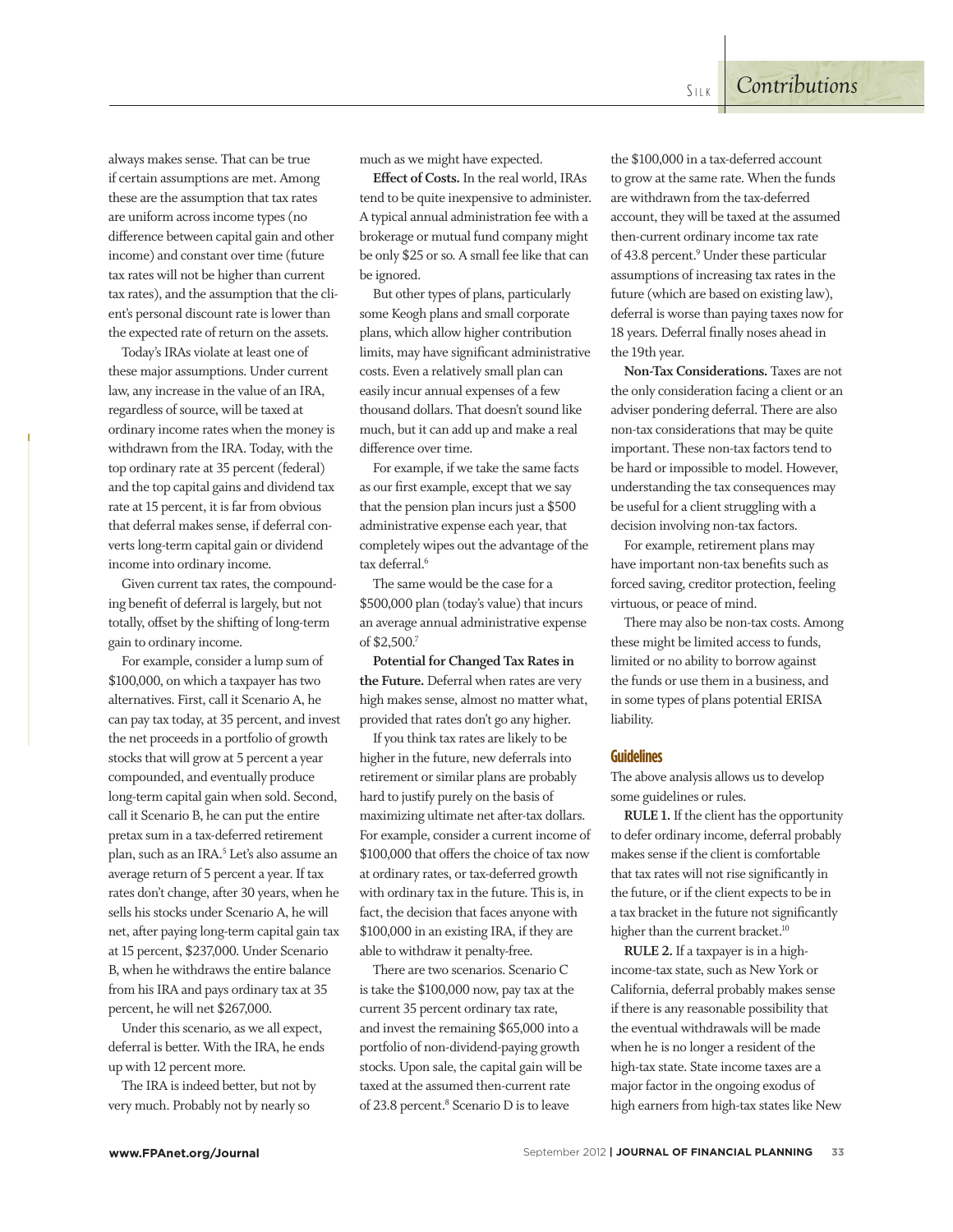is on the surface quite similar to that of qualified plans. However, a major difference is the requirement (applicable in most instances) that variable annuities be funded with after-tax dollars.<sup>14</sup>

Tax treatment of variable annuities

Most lump-sum distributions from deferred variable annuities will be taxable at ordinary rates on the growth. So, like qualified plans, variable annuities convert any kind of income into ordinary income. Like qualified plans, there may be penalties on withdrawals prior to age 59½. Unlike qualified plans, variable annuities permit deferral well past age 70½.

The difference with the biggest tax implications in most cases is the requirement to fund with after-tax dollars. This requirement means that it is harder for variable annuities to overcome the conversion of capital gain to ordinary income.

For an ordinary, taxable account, the most efficient strategy is to invest in nonincome producing growth stocks, and hold them "forever." In our examples above, we assumed the most favorable possible deferral—complete deferral until sale after 30 years. Against a tax-deferred qualified plan, even this most favorable assumption toward taxable accounts does not make the taxable account superior.<sup>15</sup>

**RULE 5.** Given constant tax rates and ordinary rates higher than capital gain rates, a variable annuity, because it is funded with after-tax dollars, cannot make up the difference when compared against fully deferred capital gains.<sup>16</sup>

But what about when the taxable account has turnover during the deferral period? If the turnover is taxable at ordinary rates, then, in the absence of fees, the DVA will be superior. The proof is very similar to the previous proof, and we leave it to the reader.

However, there are two more interesting questions: (1) what if there is turnover in the taxable account at long-term capital gain rates, and (2) how high can DVA fees be and not wipe out the benefit of deferral against annually realized short-term gains?

**Taxable Turnover at Long-Term Gain Rates.** We again compare two scenarios. The first scenario, call it E, consists of a fully taxable account invested in growth stocks, but which realizes 100 percent of its return each year in long-term capital gains. The second scenario, call it F, consists of a DVA earning the same rate of return, except that it charges annual fees at the rate of X basis points per year. The holding period is 30 years. The return is 5 percent.

With DVA fees at zero, there is almost no difference between these two strategies. If fees are 50 basis points per year, there is about a 12 percent (total, not annual) benefit from the taxable, longterm-gain strategy.

**RULE 6.** A deferred variable annuity will not beat a taxable all-long-term-gain portfolio, even if the taxable portfolio realizes all its gains every year.

**Taxable Turnover at Ordinary Income Rates.** Turnover in a taxable account defeats the goal of tax deferral. Note, however, that the average mutual fund turnover rate is somewhere in the vicinity of 100 percent a year.17 If this turnover were all short-term gain, then the taxable strategy is also the tax-maximizing strategy. Let's call this Scenario G. Now we compare it with the DVA with deferral and ultimate tax at ordinary rates (Scenario F). Over 30 years, the deferral of the DVA really shines. At zero DVA fees<sup>18</sup> (not realistic), the DVA outperforms by 51 percent over the 30-year period.19

At 100 basis points in fees, the DVA still results in about 19 percent more net wealth available at the end of the period.<sup>20</sup>

**RULE 7.** A variable annuity over time will significantly outperform a highturnover taxable portfolio generating income.<sup>21</sup>

**Non-Tax DVA Considerations.** Deferred variable annuities are complex contracts and may have many features in addition to the tax benefits of deferral. Among these features may be guaranteed minimum rates of return, guaranteed minimum death benefits, and "high-water marks"22 to name a few.

Some of these features may have considerable value. Depending on the contract, features may be included, or may be available as riders. The valuation of these features, ex-ante, can be challenging. Discussion of the approaches to valuation are beyond the scope of this article.

## **Highly Appreciated Long-Term Bonds–Special Case**

Highly appreciated long-term bonds present a special case of deferral and transformation of the tax character of income. We consider taxable bonds and tax-exempt bonds separately, for reasons that will become apparent.

**Taxable Bonds.** Bond interest is usually considered ordinary income, except in the case of tax-exempt bonds. When interest rates fall after a bond has been issued, the price of the outstanding bond will rise,

York and California to lower-tax states like Florida and Nevada.

**RULE 3.** If the taxpayer expects ordinary income tax rates to rise as much as or more than they would under current law, deferral might be a poor strategy, unless his expected holding period is very long.

**RULE 4.** If a taxpayer expects ordinary income tax rates to rise as much as or more than they would under current law, it might make sense to withdraw from a regular IRA, pay the tax, and roll the proceeds into a Roth IRA.11

These rules apply generally to ERISA plans, such as IRAs, 401(k)s, and most corporate pension plans. These plans provide deferral and turn all income ultimately into ordinary income. We will now look at some non-ERISA deferral vehicles, and see whether the same analysis applies.

# **Non-ERISA Deferrals**

Among non-ERISA deferrals, probably the two largest categories are deferred variable annuities (DVA) and unrealized capital gains. Variable annuity assets reached \$1.5 trillion in  $2010^{12}$ , and unrealized gains, although hard to measure, are probably significantly larger.<sup>13</sup>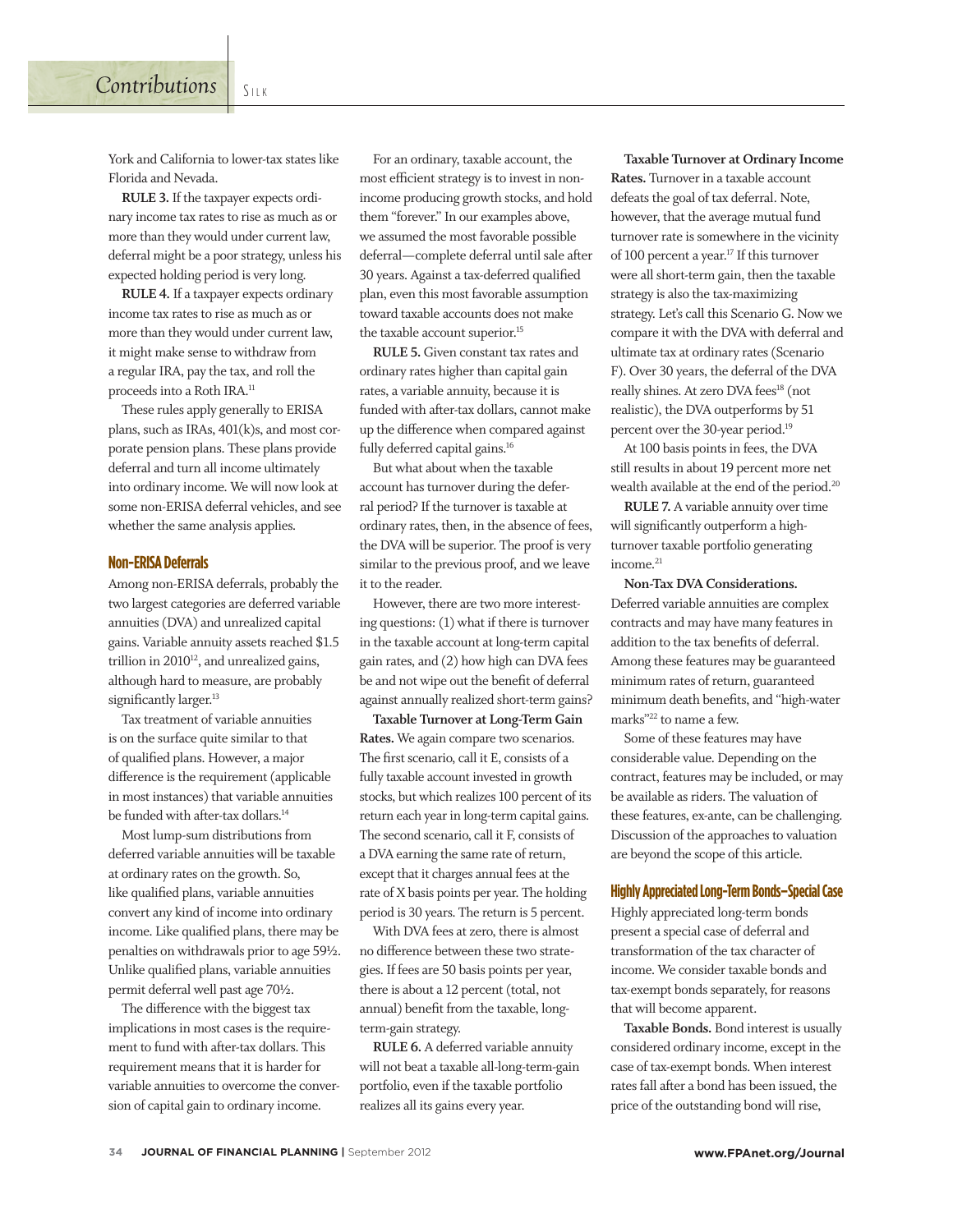unless there is a deterioration of credit quality. Such an appreciated bond is said to trade at a premium.

Sometimes these premiums can be big. For example, recently, the 6.25 percent U.S. Treasury bonds maturing 5/15/2030, 19 years from now, were trading at a price of \$126.35, for a yield-to-maturity of 4.22 percent.<sup>23</sup>

Assume an owner purchased the bonds at par. If she holds the bonds to maturity, she will earn the yield-to-maturity. Alternatively, she can sell the bonds today, pay long-term capital gain tax on the gain, and reinvest the proceeds at par at 4.22 percent (assuming such a bond is available).

Which is better? You will recognize this is a similar problem as before. Is deferral of gain but ultimate payment of ordinary income tax rate better, or is a sooner payment but at a lower rate optimal?

In this case, you would be better off selling the bonds, paying the long-term capital gain, and reinvesting the aftertax proceeds. The difference over the remaining 19-year life of the bond is about 2.3 percent, total, or about 12 basis points a year, non-compounded. That doesn't sound like a very big number, but it is significant in the world of Treasury bonds, and especially in a world like today's, in which it is a large fraction of the yield on short-term fixed income instruments.

**RULE 8.** Take a good, hard look at harvesting long-term capital gains on taxable bonds and reinvesting the after-tax proceeds.

**Tax-Exempt Bonds.** Here, for once, the analysis is simple. If you have a gain in tax-exempt bonds and sell the bonds, you pay capital gains tax on the gain when you sell. If you hold the bonds to maturity, you can collect the coupons tax-free. Hold the bonds. The converse is true for tax-exempt bonds on which you have a capital loss. Sell the bonds, recognize the loss, reinvest in similar bonds or wait the 31 days and buy back the bonds.

**RULE 9.** Hold appreciated tax-exempt bonds. Sell depreciated tax-exempt bonds.

## **Charitable Remainder Trusts**

Charitable remainder trusts (CRTs) function in many ways like qualified retirement plans. CRTs are usually funded with pre-tax dollars and are tax-deferral vehicles. Unlike qualified plans, CRTs do not change the nature of the income earned within them.

Instead, CRTs distribute income under the rules in section 664, the so-called "worst in, first out" rules. These rules require that distributions are deemed to come only from the type of income subject to the highest rate of tax, until that type is exhausted; then distributions are deemed to come only from the remaining type of income subject to the highest rate of tax, and so on.

A consequence of these rules is that many CRTs must deem all of their distributions as income in the form of highly taxed ordinary income or shortterm capital gains. From the point of view of the client who owns a CRT, the CRT may thus be viewed as a stream of taxable cash flows. The client, like the client with appreciated bonds, faces the opportunity of selling, effectively causing all his future payments to be taxed currently. Also like the bond holder, the gain the CRT client receives is taxed as long-term capital gain.

In the past decade, a niche market for CRT income interests has developed. To understand the market, it is useful to review the history of the CRT and the uses of CRTs over the years since they were created by an act of Congress.

In 1969, Congress decided to overhaul certain sections of the tax code related to charitable contributions. One such area was charitable deductions generated by gifts of remainder interests to charity. It was argued that the value of the remainder interests was often inflated to save the taxpayer money by overstating the income tax deduction. Congress reacted to the perceived abuse by eliminating all deductions for partial interests in trusts, unless such trusts qualified under the newly enacted section 664. It is such trusts that

we now recognize as CRTs.

There are several categories of CRTs that qualify under section 664 and which are in common use by practitioners today. CRTs can be categorized according to the method by which their lead distributions are calculated and made. All CRTs are either CRATs (charitable remainder annuity trusts) or CRUTs (charitable remainder unitrusts).

A CRAT is a CRT in which the annual payment amount to the lead interest holder is defined as a fixed number of dollars per year, although the payment may be more frequent, depending on the specific terms of the trust.<sup>24</sup>

A CRUT is a CRT in which the annual payment amount to the lead interest holder is defined as a fixed annual percentage of the trust's value on January 1 of that year. Again, the payment may be quarterly or monthly, provided that appropriate adjustments are made.

CRUTs may be further divided into two main types: standard CRUTs, or SCRUTs, and net income CRUTs. A SCRUT is the simplest type, with a fixed annual percentage being paid out each year, whether the trust earns it or not.

Net income CRUTs come in three main varieties: Net income without makeup (NICRUT), net income with makeup (NIMCRUT), and flip CRUTs. A NICRUT pays out its stated rate of income only if the trust earns the stated amount as income in the given year. If the trust earns less than the stated amount, there is no making it up in future years.

The NIMCRUT overcomes this limitation of the NICRUT by adding a makeup provision. For example, if a NIMCRUT calls for a 6 percent annual distribution, and the trust earns only 5 percent in that year, 5 percent will be paid out and the 1 percent not paid will be carried forward to the next year. In the next year, if the trust earns 7 percent, the trust can distribute the entire 7 percent (the current year's 6 percent plus the 1 percent in the makeup account).

A flip CRUT is a combination of a NIMCRUT and a SCRUT, in which the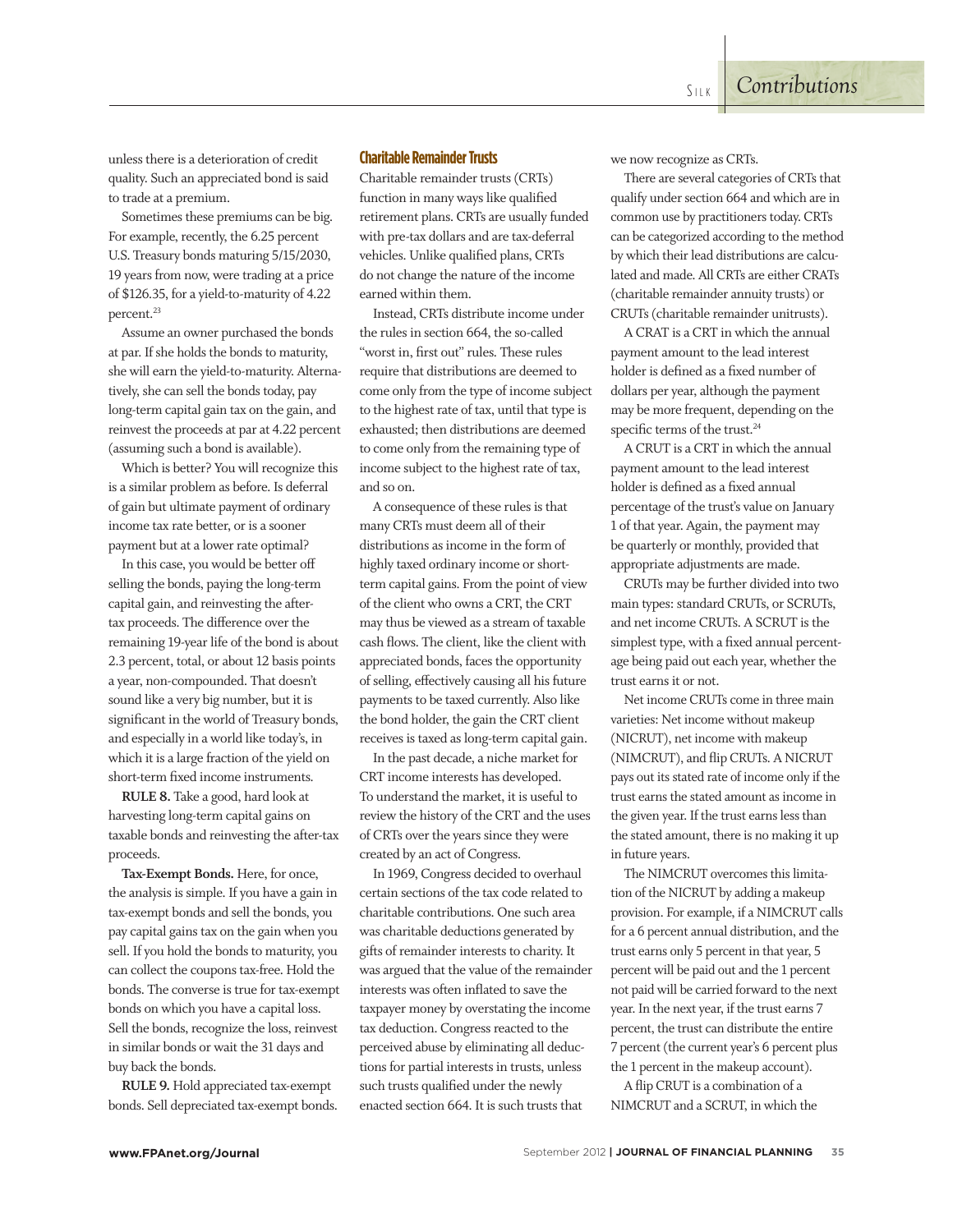trust starts out as a NIMCRUT and "flips" to a SCRUT at a pre-specified date or upon the occurrence of some specified event. The event could be the sale of a business interest held by the trust, or the death of a beneficiary, or a divorce, etc. The IRS issued final regulations on December 9, 1998, which define in detail the permitted triggers.

#### **Value of a Trust Interest**

**IRS Valuation Method.** As part of Congress's drive to eliminate the perceived abuse of deductions of charitable remainders, the 1969 law that created CRTs also described a methodology for determining the value of the charitable interest for purposes of computing the tax deduction to which the grantor is entitled. The procedure is described in the Treasury regulations, Subchapter A, Sec. 1.664-4.<sup>25</sup> One variable that goes into the calculations is the applicable federal rate, or AFR, which is also known as a "7520" rate because it is calculated according to the rules in Sec. 7520 of the Internal Revenue Code.

The procedure, if followed correctly, will yield a correct valuation for purposes of the income tax deduction. But these values will only correspond roughly with actual fair market values.

**Actual Market Value.** The actual fair market value of a CRT income interest may vary considerably from the calculated 7520 value, because many other factors enter the equation. These factors may include, but are not limited to, specific terms of the trust, individual actuarial information on a life beneficiary, variability of market returns, and, of course, supply and demand.

**Trust Terms.** The trust terms that most affect the market value of an interest are the specifics of the payout rate and the method for determining the trust's term. These are also the main determinants of the 7520 value. Obviously, the higher the payout rate, the more valuable the lead interest, and the longer the expected term, the more valuable the lead interest.

Beyond payout and term, provisions concerning the identity and nature of the trustee, the presence or absence of a spendthrift clause, and clarity with which a trust is written can all affect the market value of a trust interest. Generally, the rule is that more flexibility is better. For example, an interest in a trust the terms of which appoint a specific corporate trustee and do not permit that trustee to be changed will be less marketable (and hence probably less valuable) than if it permitted changing the trustee. A trust that allows individual trustees will behave similarly.26 A spendthrift clause in a trust is usually a negative. Spendthrift clauses come in many varieties and may or may not affect the marketability and hence the value of a trust interest. Spendthrift clauses must be looked at on an individual basis. All CRTs must have basic language and terms defined by the IRS. However, some CRTs may be written with important issues—for example, how to change a trustee—unclear, ambiguous, or contradictory. Such problems with the trust can affect marketability of interests in the trust.

**Actuarial Information on Life Beneficiaries.** The 7520 valuation is based in part on a life expectancy drawn from a table.27 The table is developed from information gathered by the decennial census. The census is designed (and required by the U.S. Constitution, Article 1) to count the entire population of the United States. As such, life expectancy tables generated from this data might not yield the best possible predictor for the life expectancy of an individual about whom additional information, beyond age, can be known.

Additional actuarial information about a specific individual, such as health status, health history, and residence ZIP code, may provide further valuable information not captured in the general census data. Such information, if it tends to suggest a longer life expectancy than the census data, would tend toward a market value higher than the 7520 valuation for a lead interest, and if it suggests a shorter life

expectancy, then the market value would tend to be lower.

**Variability of Market Returns.** Actual realized market returns will tend to have different types of effects on CRATs than on CRUTs, and accordingly, we will examine them separately.

The key distinction, again, is that annual payments from CRATs are fixed, while annual payments from CRUTs are variable.28 Because the lead payment from a CRAT is fixed, the returns realized do not affect the value of the CRAT lead payment stream, unless the returns are low and threaten to extinguish the CRAT.29

The value of the remainder interest in a CRAT is therefore often very sensitive to the actual realized returns on the trust assets. For example, we recently examined a CRAT originated as a \$5 million, 5 percent CRAT, paying out \$250,000 annually. Having experienced good market performance for many years, its worth had risen to over \$15 million when we examined it, which will in all likelihood create a large and unanticipated (at the time of creation) windfall for the charitable beneficiary. It is this same remainder sensitivity that makes charitable lead annuity trusts (CLATs) and grantor retained annuity trusts (GRATs) potentially powerful estate tax planning tools.

In contrast to CRATs, the effect of actual market returns, and even the timing of those periodic returns, on CRUTs falls much more heavily on the lead interest holder.

### **Variable Returns, Risk Aversion, CAPM, and CRUTs**

Expected variability of future returns, and the specific pattern of returns, can affect the number of dollars paid to the lead beneficiary, and hence affect the value of that stream of payments. Even the same average return over a given period of years can result in significantly different dollar payouts depending on the timing of the gains and losses. An example illustrates this point.

Consider a \$1 million SCRUT with a payout rate of 5 percent. Suppose that over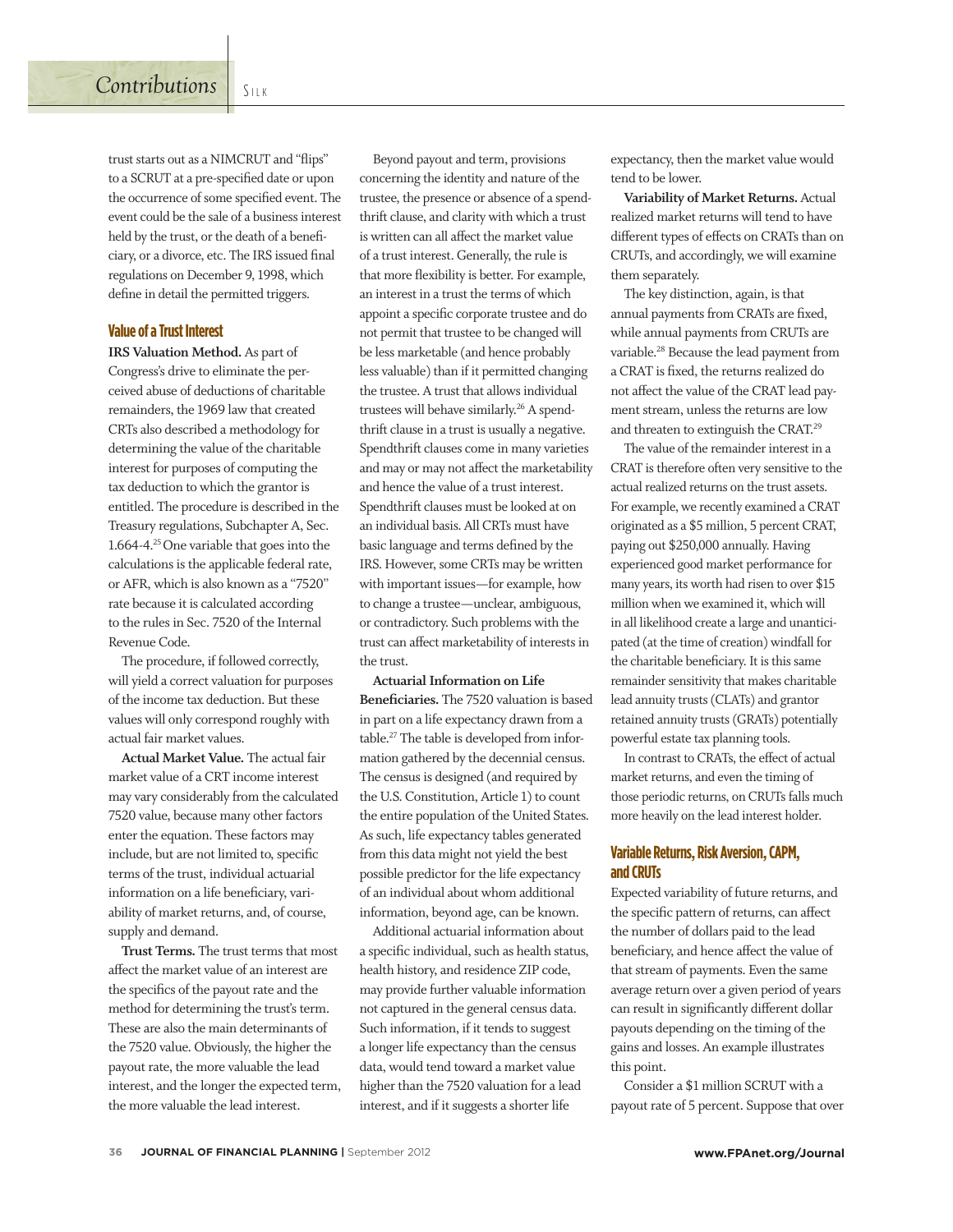two years the average annual return is 5 percent per year, with one year returning 15 percent and the other year returning negative 5 percent.

If the trust earns 15 percent in year one, the trust value, pre-payout, at the end of year one will be \$1.15 million. After the 5 percent payout (based on the year's beginning value of \$1 million) of \$50,000 is paid to the lead holder, the trust has \$1.1 million. The second year's payout is based on this amount, and is therefore \$55,000. If the trust then loses 5 percent of the \$1.1 million with which it began the year, it will finish the year with a pre-payout balance of \$1.045 million. It then pays the lead interest holder \$55,000, and ends year two with \$990,000. The lead holder has received a total of \$105,000 in lead payments over the two years.

Now consider the losing year occurring first. The trust begins with \$1 million, loses 5 percent (\$50,000), and ends the year, pre-payout, with \$950,000. The trust then distributes the \$50,000 first-year payment to the lead holder, so the trust assets at the end of year one are \$900,000. This \$900,000 value is used to calculate the second year's lead payment, which will be \$45,000 payable at the end of the year. During year two, the trust gains 15 percent, enabling the trust assets to grow to \$1.035 million by the end of year two, prior to the payment to the lead interest holder. The trust pays the \$45,000 to the lead holder, and ends the year with \$990,000. The lead interest holder has received a total of \$95,000 over the two years.

As this example demonstrates, there is an important risk arising from the timing of returns, even given the same average return over time. We call this the "returntiming" risk. This risk falls on the lead interest holder.

**Risk Aversion.** Risk aversion, first described in the technical literature way back in 1738 by the mathematician Daniel Bernoulli,<sup>30</sup> occurs when an individual's utility function is concave; that is, when the individual's expected utility from a

lottery<sup>31</sup> is less than the expected value of the lottery. Consider, for example, a fair coin toss with payoffs of \$100,000 for heads and \$0 for tails. Because the probability of heads equals the probability of tails (one-half), the expected value of this lottery is \$50,000. A risk-averse person would be unwilling to pay \$50,000 to play this lottery. A risk-neutral person would be indifferent between an offer of \$50,000 or playing this lottery, and a risk-loving person would prefer the lottery to receiving a payment of \$50,000.

For decades, much of the theory of finance has rested on the assumption that, on average, investors are risk averse.32 This widely held belief is supported by empirical evidence, and indeed more recent evidence has supported the view that risk aversion declines with wealth.33 And it is commonly believed, and supported by evidence, that risk aversion tends to increase with age.34

For the present purposes, we are concerned with predictable changes in risk aversion in a given individual over time, and in differences in risk aversion among different wealth categories of individuals.

**Return-Timing Risk and the Value of a CRUT Lead Interest.** Return-timing risk represents a lottery in the classic sense of the risk-aversion literature. As such, given that the average investor is risk averse, return-timing risk will tend to affect the value of a CRUT lead interest (but not that of a CRAT).

The individual who creates a CRUT, funds it, and holds it will tend, merely by the fact of aging, to experience increasing risk aversion. This increased risk aversion will tend to reduce the value of the CRUT lead interest to the holder, but not necessarily to a buyer. This is purely a function of the lead interest holder's utility function becoming more concave as the interest holder ages. The expected value of the lead interest does not change, but its perceived value to the holder does. Such differences are not, and cannot be, captured in the 7520 valuation approach.

**Di!erent Risk-Aversion Profiles.** As seen above, the return-timing risk inherent in a CRUT lead interest means that a given stream of lead payments might have different value to different market participants, even if they share the same expectations regarding future returns and the variability of those returns.

Changing risk aversion over time can lead a previously happy CRT lead interest holder to be no longer happy with the same asset with the same risk profile.

Transaction volume has increased steadily, and in recent years most CRT interests that have sought a buyer have been able to find buyers at prices that make sense for both buyer and seller.

The nature of the CRT lead interest makes it, for tax purposes, like bonds, in which the holder has a huge unrealized gain.35 Like the long-term bond, a sale generates a long-term capital gain, taxable at favored long-term capital gains tax rates. Holding on to a CRT, like holding on to a taxable bond, will result in some or all of this capital gain being taxed at higher ordinary rates.

Because of the zero basis, in the majority of cases, a CRT income interest holder of a seasoned CRT will be better off, net of all taxes and fees, selling and reinvesting the proceeds than he would be holding until maturity.

**RULE 10.** Take a good, hard look at selling seasoned CRTs, effectively paying tax at capital gains rates on all future income, and reinvesting the after-tax proceeds.

#### **Conclusion**

Adviser attitudes toward deferral of income taxes formed in the period of very high taxes that prevailed a generation ago have served very well. However, where there is a spread between capital gains and ordinary rates, and where conversion of capital gains to ordinary income is the price of deferral, the wisdom of that deferral must be tested against a specific set of facts.

Second, where there is an opportunity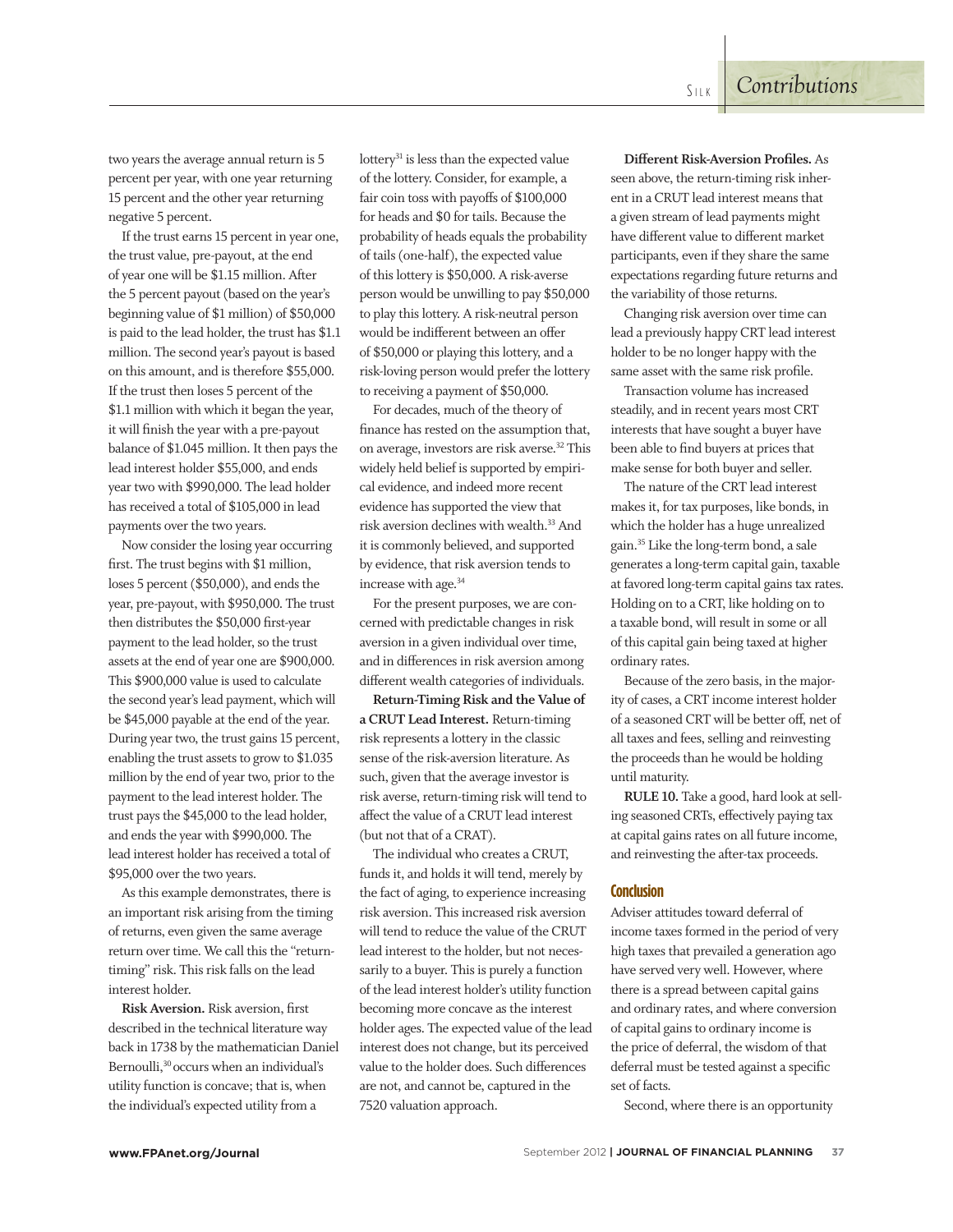# *Contributions* SILK

to avoid higher taxes that are expected in the future, deferral may be the opposite of the best strategy.

Lastly, where there are assets, such as appreciated taxable bonds or CRT income interests, that can be sold and the gain taxed at long-term gain rates, deferral is again likely to be the worst strategy and immediate payment of tax the best strategy.

# 92

#### **Endnotes**

- 1. Investment Company Institute. 2011. *The U.S. Retirement Market Second Quarter 2011* (September).
- 2. It is sobering and shocking to realize that even if 100 percent of IRA assets were taxed immediately at the maximum federal rate of 35 percent, the resulting tax revenue would fund the federal deficit for barely a year.
- 3. Dammon, Robert M., Chester S. Spatt, and Harold H. Zhang. 2004. "Optimal Asset Location and Allocation with Taxable and Tax-Deferred Investing." *Journal of Finance* (June).
- 4. There are some papers that do examine the question, such as Lawrence Kotlikoff's 2009 NBER Working Paper 13763 "To Roth or Not to Roth." Kotlikoff's analysis leads him to the conclusion that the choice of whether to pay tax now or in the future depends to an important extent on expected future tax rates and the shape of the future tax regime.
- 5. Under current law it is generally not possible to put a lump sum of \$100,000, pre-tax, into an IRA. However, over several years it is possible for high earners to contribute hundreds of thousands of pre-tax dollars to similar tax-deferred retirement accounts. For example, the limit for defined contribution plans under Section 415(c)(1)(A) is \$50,000. We use the example here of a single year to simplify the analysis, while not sacrificing generality.
- 6. Adjusted for assumed inflation of 3 percent a year.
- 7. Actual plan administration expenses may vary depending on the specifics of a plan. The point here is not to state that certain kinds of plans are not useful because of their expenses, but only to point out that certain plans, because of their complexity, may have higher expenses than other plans, and that those higher expenses should be considered in an analysis.
- 8. This rate was chosen because it would be the effective ordinary income tax rate on January 1, 2013, unless Congress acts to change the law. 9. Ibid.
- 10.This follows from the standard result of deferral of tax under conditions of positive interest rates and tax rates. See the Mathematical Appendix.
- 11.Some advisers have cautioned that this strategy depends on the belief that Congress will not decide in the future to tax Roth IRAs, despite the many fairness and other arguments against such taxation. If you think Roth IRAs may be taxed in the future, you naturally would not want to pay tax now, only to be taxed again on the same money.
- 12.FA magazine staff. 2011. "Variable Annuity Assets Reach Record Levels in 2010." *Financial Advisor*, as reposted on NASDAQ.com (March 7).
- 13. The total value of the U.S. stock markets as of April 1, 2011, was approximately \$14 trillion. Unrealized gains likely constitute more than 10 percent of that number, although a significant percentage would be owned by pension funds, making it difficult to estimate the amount of unrealized gain held by taxable accounts.
- 14. A variable annuity owned by a non-natural person may not enjoy the tax-deferred inside buildup characteristic of variable annuities under consideration here. Thus, although there may be situations (such as within an IRA or a CRT) in which a variable annuity is funded with pre-tax dollars, it is likely not the variable annuity that is providing tax deferral in those situations.
- 15. One obvious and non-trivial issue with this strategy is the difficulty of predicting which stocks will in fact prove to be both non-dividend paying and growth stocks for the next three decades.
- 16.Unlike many of our other rules of thumb, this one is easily provable with equations. Let  $B =$  net aftertax lump sum invested in either a taxable account or a VA; let *R* = growth rate for either account; let *n* = number of years of growth/compounding/ deferral; let  $T_{L}$  = long-term capital gains tax rate and  $T_{\text{o}}$  = ordinary income tax rate. The ending balance after-tax for the taxable account is then B(1  $+$  R)  $\mathrm{^{n}}\left( 1-\mathrm{T}_{\mathrm{L}}\right) ,$  and the after-tax ending balance for the VA account,  $B(1 + R)^n (1 - T_0)$ . Under what conditions is the taxable account superior? It is superior for all  $\rm T_L$   $\rm < T_O.$  This is exactly the condition that the long-term capital gains tax rate is lower than the ordinary income tax rate.
- 17.Reed, Brian. 2004. Investment Company Institute *Research Commentary* (November 17).
- 18. An astute reader of a draft of this article raised the question of whether it is reasonable to compare a professionally managed DVA investment, which must pay fees, to a comparably managed taxable account, and as we do in our analysis, not charge any fees against the taxable account. Of course a managed taxable account will incur fees, and we can assume that competitive markets will result in the portfolio management portion of the costs to be approximately equal for both the DVA and the taxable account. However, the DVA also incurs additional costs above and beyond the portfolio management fees. These additional fees are often referred to as M&E expense. In our comparisons, we assume that the only difference in fees between a DVA and an equivalent taxable portfolio are these DVA-specific fees.
- 19. We illustrate this unrealistic scenario for two reasons. First, to enable the reader to see the potential for a no- or low-fee deferral vehicle, and second, to enable the reader to observe how the presence of fees can offset the advantages of deferral. This result will vary with the specific rates of return and tax rates used. For this example, we used a 35 percent total tax rate and an expected return of 7.5 percent. Plugging these rates into equations (1) and (2) yield the result here. See the Mathematical Appendix.
- 20. Annual fees in the deferral vehicle equate to lower pre-tax returns in the deferral vehicle. If we let the annual fee in percent be *f*, then in the model (see the Mathematical Appendix) they can be represented by using  $r_f$  instead of *r*, where  $r_f = r - f$ .
- 21. This and all these comparisons assume identical pre-tax, pre-fee rates of return in each of the scenarios being compared.
- 22. A high-water mark is the highest total value (adjusted for contributions and withdrawals) reached by an account at some specified measuring time, such as month end, quarter end, or year end. For example, if a portfolio starts at \$1 million, rises 25 percent to \$1.25 million, then declines to \$1.02 million, the high-water mark up to that time would be \$1.25 million. The value versus the cost of each of these "riders" needs to be evaluated on an individual basis, and is beyond the scope of this article.
- 23. Note that there is an arcane science known as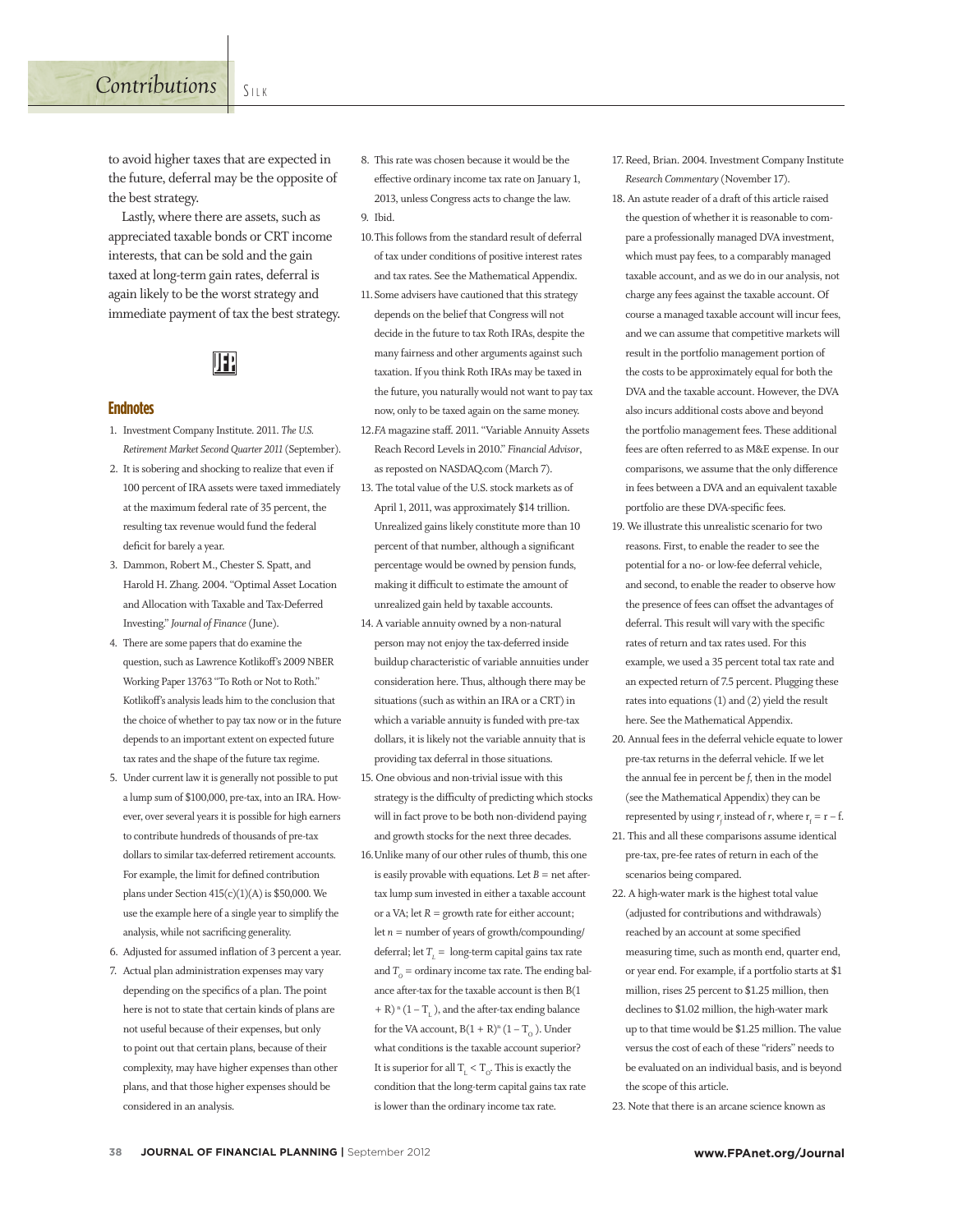# Mathematical Appendix

The net after-tax future value of an investment with deferral and payment of tax at the end of the holding period, where  $t = \tan x$  rate,  $r = \text{rate of return}, n = \text{number of periods}, P = \text{the}$ beginning principle balance, is given by:

(1)  $(1 - t)[Pe^{rn} - P] + P$ 

The formula for the future value of an investment at the end of the holding period, with tax paid annually, is given by: (2)  $Pe^{r(1 - t)n}$ 

The standard result, that deferral maximizes net after-tax future value, can be derived by showing that (1) is greater than (2). The proof follows.

```
We expand expression (1) to obtain:
  (3) Pe^{rn} - P - tPe^{rn} + tP + PGathering terms gives:
  (4) Pe<sup>rn</sup> - tPe<sup>rn</sup> + tP
Factoring yields:
  (5) P[e^{rn}(1-t) + t]Which equals:
  (6) [P[rn(ln(e)](1 - t)] + tSimplfying:
  (7) P[rn(1-t) + t]
```
Expanding the term in the exponent in (2): (8) Pern – rtn Equals: (9) P(rn – rtn)[ln(e)] Which simplifies to: (10) P(rn – rtn)

```
Our task is to show that (7) > (10)Prn(1 - t) + t > Prn - Prtnrn - rnt + t > rn - rtnt > 0
```
We thus have shown the condition under which after-tax future value is maximized, namely when the tax rate is greater than zero, which is what we set out to demonstrate. We then build upon expressions (1) and (2) to develop further analytic models. For example, suppose that tax rates are expected to change in the future. For simplicity, we consider the tax rate now,  $t_{_{p}}$  and the tax rate in the future,  $t_{_{2}}$ . For a given *r, t<sub>r</sub>* and  $t_{2}$ , we can calculate the elapsed time  $n$  at which both expressions will be equal. This will give us the "breakeven" time

for a given return and tax rate differential. Expression (1) becomes: (11)  $(1 - t_2)[Pe^{rn} - P] + P$ and expression (2) becomes:

(12)  $\text{Pe}^{r(1-t_1)n}$ 

The indifference condition is found when (11) equals (12), which occurs when the following equation holds: (13)  $t_2$  (nr – 1) = nr  $t_1$ 

The reader will note that these are not the only possible patterns in which tax rates could change. Estimating the full range of possible future tax rates and the time sequence of the effectiveness of such combinations of possible future tax rates becomes an exercise in combinatoric analysis. For example, if we limit our analysis to a single effective tax rate per calendar year, and assume that the tax rates themselves must take integer values between 0 and 99, over a planning horizon of just 10 years there exist theoretically one-hundred quintillion (10<sup>20</sup>) possible rate paths. Restricting the possible effective tax rates further, by constraining the possible values of the tax rate to integer multiples of five between 0 and 95 inclusive, results in over 10 trillion possible paths. Unfortunately, we have no compelling theoretical basis to predict a path, nor do we have a basis upon which to forecast a stochastic model of future effective rates.

#### Note on Continuous Versus Discrete Analysis

The mathematically attentive reader will note that in our analysis we have used the continuous form of the expressions for computing the future value of an investment. The reader may also note that in actual practice, fees and taxes are not collected continuously but rather at discrete intervals. In the case of fees, such as mutual fund fees or variable annuity fees, this interval is likely to be daily, and in the case of taxes, it is likely to be quarterly. At reasonable rates of return, the difference in results between quarterly compounding and continuous compounding (which is the difference between using a discrete model that has taxes paid quarterly and a continuous model that has them paid continuously) is insignificant and would be extremely unlikely to change any results. For example, at 6 percent returns and 35 percent tax rates, the cumulative difference over 10 years between quarterly compounding and continuous compounding is less than two-tenths of 1 percent.

"bond math." A yield-to-maturity is a conventional number, understood and agreed on by the players. It is not actually a guarantee of the return that will be earned by holding the bond to maturity. It is usually a pretty good estimate, but be aware that if you are doing fine-pencil comparisons, the yield-to-maturity is only an approximation. A standard reference is Frank Fabozzi's *Fixed Income Mathematics*, 4th ed. (McGraw-Hill 2005).

24. The reader will see that given a fixed dollar annual

payment, a long enough term, and low enough returns, it is possible for a CRAT to completely exhaust its principal before the end of the lead period, resulting in charity receiving nothing. To minimize the likelihood of this happening, all CRTs created after 1997 must be structured so that they have an expectation that at least 10 percent will go to charity (IRC Sec. 664 d(1)D and d(2)D). 25. Note that as of this writing some free online sources

for the regulation, such as taxalmanac.org, show

tables based on the mortality table 90CM. Since 2010, the correct mortality table has been table 2000CM. Most practitioners rely on commercial software packages, such as Leimberg's Numbercruncher, PGCalc, or Thompson-Onesource's zcalc. For one-off calculations, there are some free online tools that may be found by an Internet search. We suggest caution with this latter approach, as such free sources may not be accurate or up to date. *(Continued on page 48)*